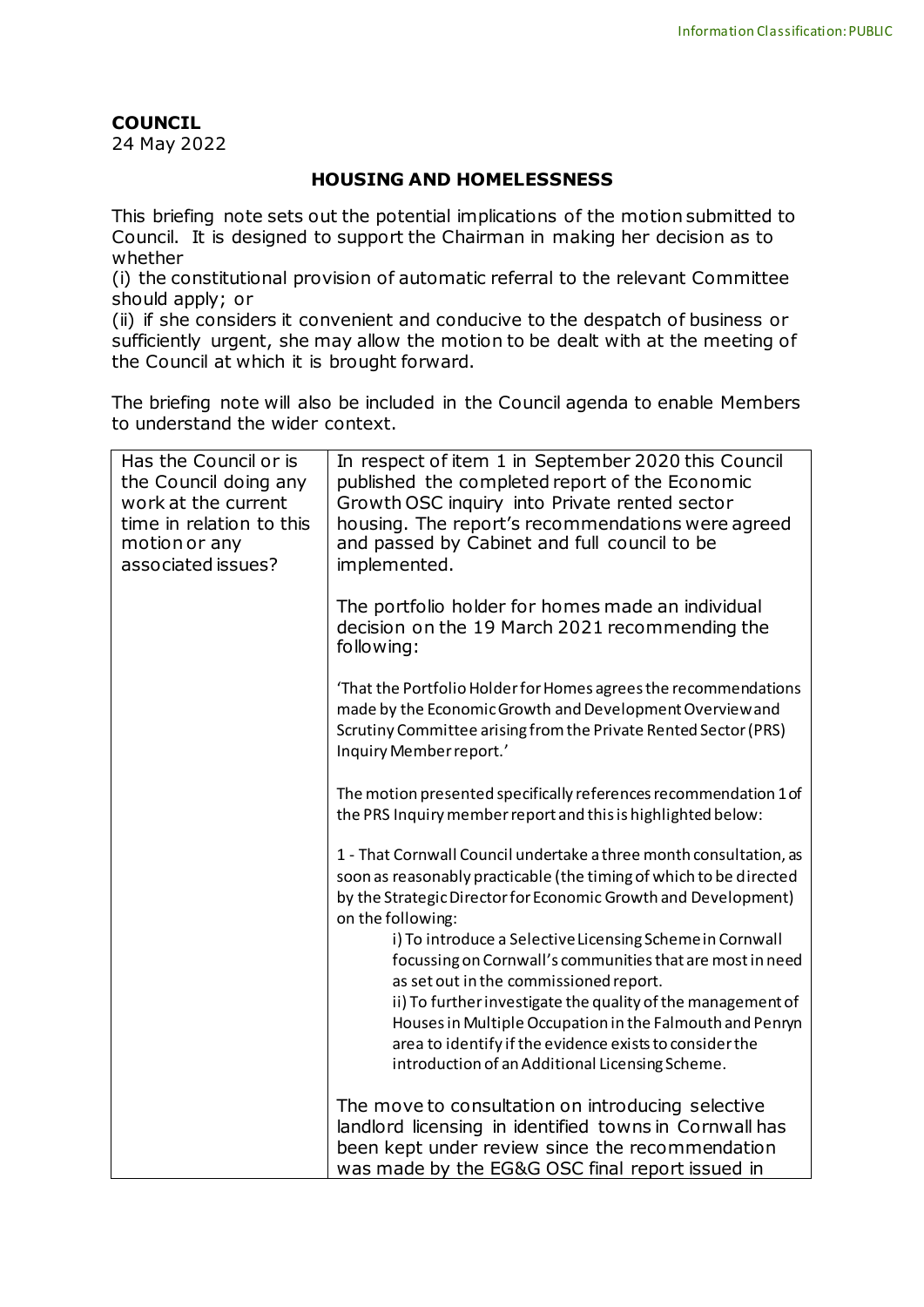| September 2020. The pandemic featured heavily in<br>these considerations with government guidance<br>issued during the pandemic directing that where<br>consultation had not been initiated it should be<br>delayed pending a relaxation of the controls in place.<br>Following the relaxation of controls consideration<br>moved to the impact the pandemic on the housing<br>market and specifically the Private Rented Sector<br>(PRS). Available intelligence indicated that the PRS<br>was under unprecedented pressure and struggling to<br>function normally with supply faltering and rent levels<br>increasing across many areas.                                                                                 |
|----------------------------------------------------------------------------------------------------------------------------------------------------------------------------------------------------------------------------------------------------------------------------------------------------------------------------------------------------------------------------------------------------------------------------------------------------------------------------------------------------------------------------------------------------------------------------------------------------------------------------------------------------------------------------------------------------------------------------|
| This week the Queens speech announced significant<br>changes to the regulation of the PRS with the<br>introduction of the renters reform bill. Fuller detail<br>will follow as the parliamentary process takes its<br>course but the government has made it clear the<br>following will be introduced by new legislation:                                                                                                                                                                                                                                                                                                                                                                                                  |
| • Applying the legally binding Decent Homes<br>Standard in the Private Rented Sector for the first<br>time ever, giving tenants safer, better quality and<br>better value homes.<br>• Introduce a new Ombudsman for private landlords<br>so that disputes can easily be resolved without the<br>need to go to court, which is often costly and lengthy,<br>and ensure that when residents make a complaint,<br>landlords take action to put things right.<br>• Introducing a new property portal to help landlords<br>understand their obligations, give tenants<br>performance information to hold their landlord to<br>account as well as aiding local authorities.<br>Given these new developments consideration should |
| be given to understanding if the introduction of these<br>controls and support mechanisms to the sector<br>contribute towards or even fully address the issues<br>Members sought to tackle through the PRS Inquiry<br>recommendations.                                                                                                                                                                                                                                                                                                                                                                                                                                                                                     |
| In relation to Item 2 the Council's current Post Right to<br>Buy Policy was published in 2019 with the aim of<br>identifying:<br>The process current owners will need to follow to<br>vary or release part of a restrictive covenant on their<br>former RTB property; and                                                                                                                                                                                                                                                                                                                                                                                                                                                  |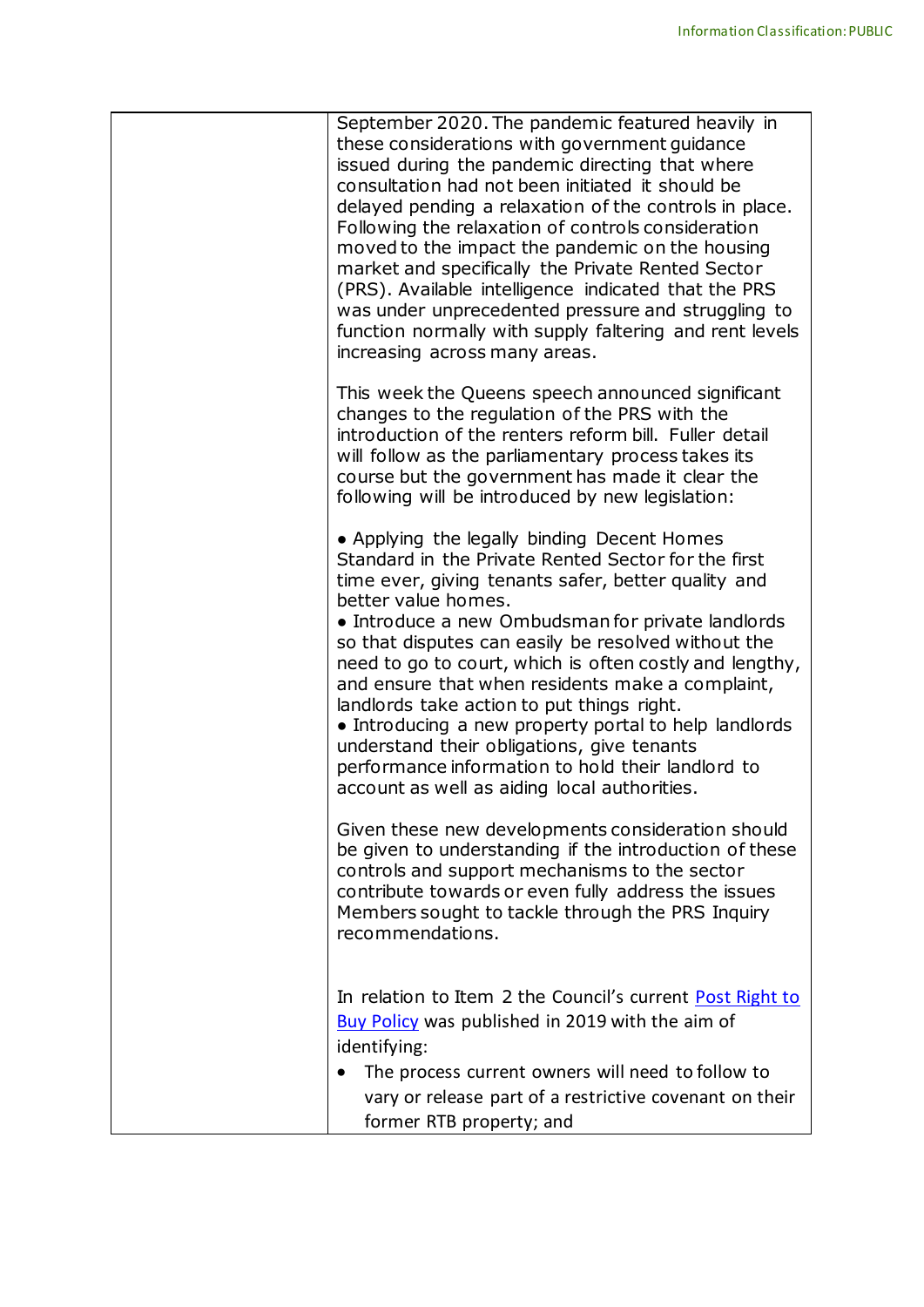| Any suspected breaches of covenant have been reported<br>to the Housing Service and working with colleagues<br>across a number of services (mainly Legal and Fraud), a<br>series of system check and open-source enquiries have<br>been carried out following which responses have been<br>prepared. Given the limited resources available some<br>progress has been made in bringing a few former                                                                                                                                                                                                                                                                                                                                                                                                                                                                                                                                                                                                                                                                                                                                                                                                                                                                 | The specific circumstances under which a breach of |
|--------------------------------------------------------------------------------------------------------------------------------------------------------------------------------------------------------------------------------------------------------------------------------------------------------------------------------------------------------------------------------------------------------------------------------------------------------------------------------------------------------------------------------------------------------------------------------------------------------------------------------------------------------------------------------------------------------------------------------------------------------------------------------------------------------------------------------------------------------------------------------------------------------------------------------------------------------------------------------------------------------------------------------------------------------------------------------------------------------------------------------------------------------------------------------------------------------------------------------------------------------------------|----------------------------------------------------|
| Council owned homes back into residential use.                                                                                                                                                                                                                                                                                                                                                                                                                                                                                                                                                                                                                                                                                                                                                                                                                                                                                                                                                                                                                                                                                                                                                                                                                     |                                                    |
| Breaches of covenant generally fall into two categories:<br>Use as holiday accommodation $-$ the case law in this<br>area is clear and the majority of owners accept this<br>and, after a period of grace to honour current<br>bookings, are returning properties to residential use.<br>There are 27 cases identified and 21 have been or<br>are in the process of being returned to residential<br>use.<br>Use as student/HMO type accommodation $-$ the<br>legislation in this area is not clear, particularly where<br>residents share kitchen, bathroom and living spaces<br>and very few properties have been returned to<br>residential use. It is often harder to find evidence of<br>breach in this area as properties are not consistently<br>advertised and full addresses are seldom provided on<br>adverts. It has become increasingly clear that if the<br>Council wants to bring more of these types of<br>property back into residential use then a case/cases<br>will need to be taken through the courts process to<br>clarify what the law is in this area. Currently there<br>are just over 70 cases identified $-13$ cases have been<br>closed – mainly due to the fact that they were not<br>student lets and have been mistakenly reported. |                                                    |
| In relation to item 3 the school transport policy provides<br>for short term support where there is a temporary<br>change of address due to exceptional circumstances<br>beyond the parent's control. In such cases where this is                                                                                                                                                                                                                                                                                                                                                                                                                                                                                                                                                                                                                                                                                                                                                                                                                                                                                                                                                                                                                                  |                                                    |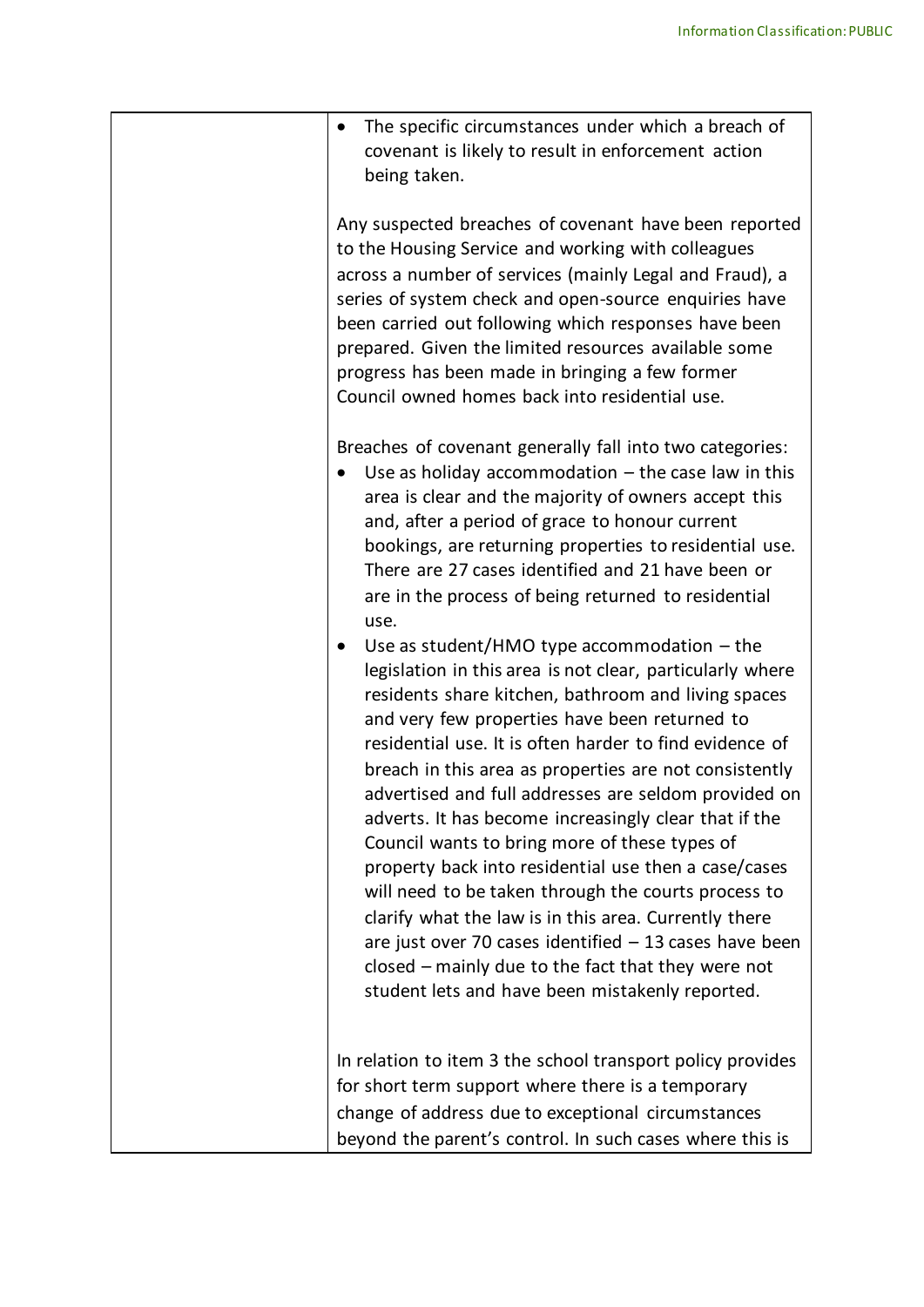|                    | evidenced, this short-term support would normally                                                                                                                                                                                                                                                                                                                                                                                                                                                                                                                                                                                                                                                                                                                                                                                                                                                                                                                                                                                                                                                                                                                                                                                                                                                                                                                                                                                                                                                                                                                                                                                                                                                                                                                                        |
|--------------------|------------------------------------------------------------------------------------------------------------------------------------------------------------------------------------------------------------------------------------------------------------------------------------------------------------------------------------------------------------------------------------------------------------------------------------------------------------------------------------------------------------------------------------------------------------------------------------------------------------------------------------------------------------------------------------------------------------------------------------------------------------------------------------------------------------------------------------------------------------------------------------------------------------------------------------------------------------------------------------------------------------------------------------------------------------------------------------------------------------------------------------------------------------------------------------------------------------------------------------------------------------------------------------------------------------------------------------------------------------------------------------------------------------------------------------------------------------------------------------------------------------------------------------------------------------------------------------------------------------------------------------------------------------------------------------------------------------------------------------------------------------------------------------------|
|                    | comprise of support with transport for up to one term.                                                                                                                                                                                                                                                                                                                                                                                                                                                                                                                                                                                                                                                                                                                                                                                                                                                                                                                                                                                                                                                                                                                                                                                                                                                                                                                                                                                                                                                                                                                                                                                                                                                                                                                                   |
|                    |                                                                                                                                                                                                                                                                                                                                                                                                                                                                                                                                                                                                                                                                                                                                                                                                                                                                                                                                                                                                                                                                                                                                                                                                                                                                                                                                                                                                                                                                                                                                                                                                                                                                                                                                                                                          |
|                    | In relation to Item 4 when an applicant approaches<br>the Cornwall Housing Limited, or at risk of<br>homelessness, a rapid assessment is carried out,<br>tailored advice is given, and a Personalised Housing<br>Plan (PHP) is agreed. This written plan details the<br>steps that the applicant needs to take to resolve their<br>situation the assistance that can be offered and<br>signposting to relevant information. The PHP takes<br>into account support needs as well as housing needs.                                                                                                                                                                                                                                                                                                                                                                                                                                                                                                                                                                                                                                                                                                                                                                                                                                                                                                                                                                                                                                                                                                                                                                                                                                                                                        |
|                    | All applicants placed into emergency or temporary<br>accommodation should receive a letter that sets out<br>the details of the offer, the costs of the<br>accommodation that the applicant is liable for, the<br>terms and conditions of the accommodation and<br>details of any right to request a review. Cornwall<br>Housing Limited have informed us that this letter is<br>being provided inconsistently due to staff shortages<br>and mitigations are in place to try and address this.<br>Cornwall Housing Limited is currently introducing a<br>new IT system to manage temporary accommodation<br>placements. This involves a review of the policies,<br>procedures and letters issued to applicants, and<br>which will also introduce a portal that applicants can<br>sign into to see the accommodation charges,<br>payments made and outstanding balances. An<br>induction and training plan is being agreed for new<br>and existing staff and this will focus on customer<br>services and communication relating to<br>accommodation costs and how they can be paid.<br>Applicants do not have an allocated worker once a<br>main housing duty has been accepted. At this point,<br>all efforts to prevent or relieve homelessness have<br>been unsuccessful, they have been provided with<br>temporary accommodation (if appropriate) and have<br>been given written advice, through the PHP, on the<br>steps they must take to secure alternative<br>accommodation and the assistance that can be<br>offered They need to follow the plan to secure<br>alternative accommodation and have a contact<br>number in the event that their circumstances change,<br>or they need additional advice. Significant additional<br>staffing would be required to work on a caseload |
|                    | basis                                                                                                                                                                                                                                                                                                                                                                                                                                                                                                                                                                                                                                                                                                                                                                                                                                                                                                                                                                                                                                                                                                                                                                                                                                                                                                                                                                                                                                                                                                                                                                                                                                                                                                                                                                                    |
| Does the motion: - |                                                                                                                                                                                                                                                                                                                                                                                                                                                                                                                                                                                                                                                                                                                                                                                                                                                                                                                                                                                                                                                                                                                                                                                                                                                                                                                                                                                                                                                                                                                                                                                                                                                                                                                                                                                          |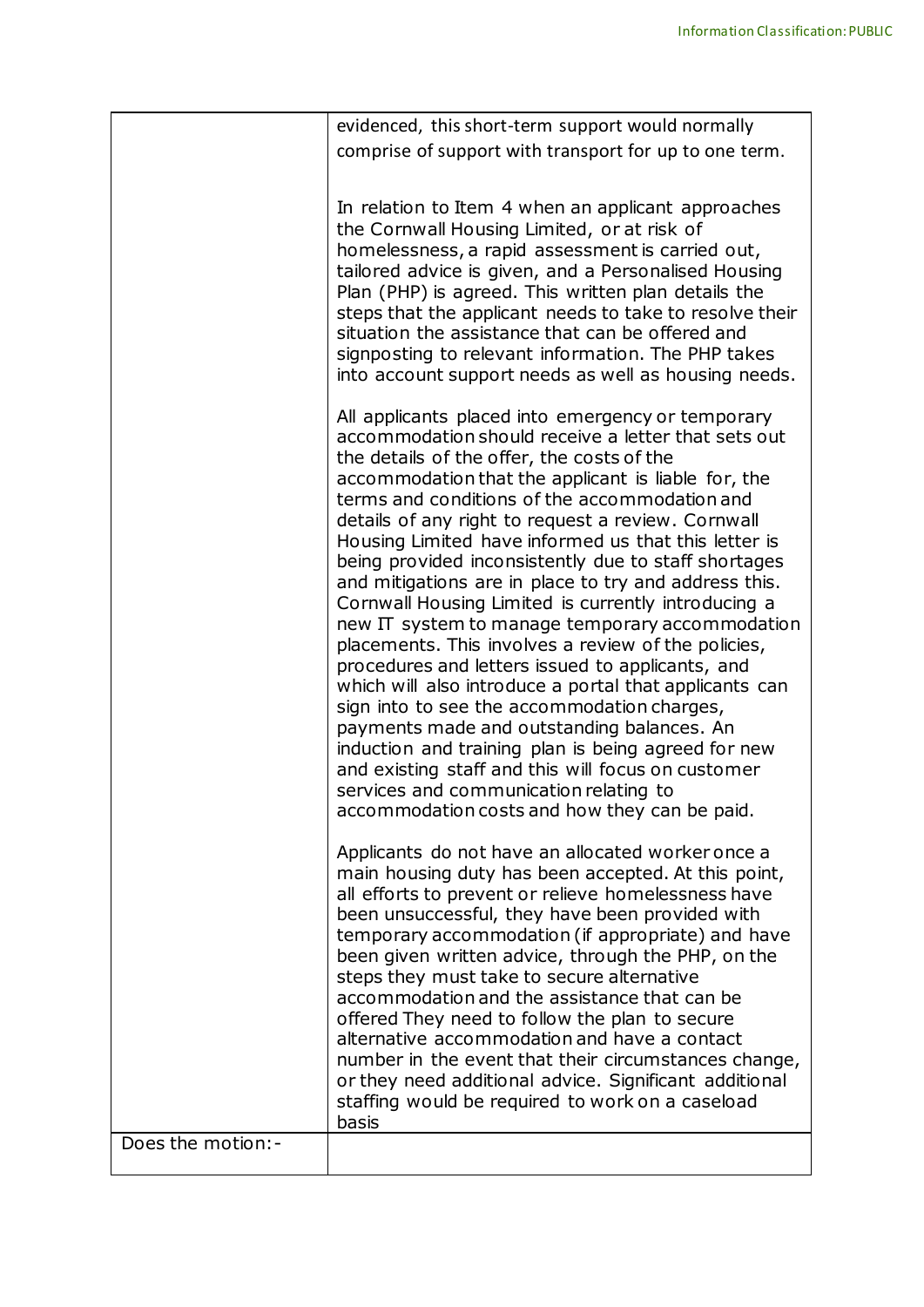| (i) have potential<br>financial implications<br>for the Council $-$ if so<br>advise what these<br>might be           | In relation to item 1 to proceed to consultation on<br>selective licensing will require additional staffing<br>resource & potentially external resource to undertake<br>the full public consultation exercise required.<br>In respect of item 2, to establish a unit it would need<br>to be determined where this is best undertaken. This<br>may be with the Council's own Counter Fraud Team as<br>they have:                                                                                                 |
|----------------------------------------------------------------------------------------------------------------------|-----------------------------------------------------------------------------------------------------------------------------------------------------------------------------------------------------------------------------------------------------------------------------------------------------------------------------------------------------------------------------------------------------------------------------------------------------------------------------------------------------------------|
|                                                                                                                      | Access to appropriate data sets and systems<br>$\bullet$                                                                                                                                                                                                                                                                                                                                                                                                                                                        |
|                                                                                                                      | Specialist knowledge of the law around tenancy and<br>$\bullet$<br>housing related fraud                                                                                                                                                                                                                                                                                                                                                                                                                        |
|                                                                                                                      | Proven track record in dealing with and investigating<br>$\bullet$<br>Tenancy/Fraud related matters                                                                                                                                                                                                                                                                                                                                                                                                             |
|                                                                                                                      | Experience in pursuing cases through the courts.<br>However, there is a financial cost to undertaking this<br>work which would require funding for both Officer<br>time and associated legal costs that is not currently<br>within budgets.                                                                                                                                                                                                                                                                     |
|                                                                                                                      | In respect of item $3$ , a change to the school transport<br>policy would incur further costs which would be in<br>excess of the current budget.                                                                                                                                                                                                                                                                                                                                                                |
|                                                                                                                      | In respect of item 4, to ensure that everyone who is<br>approaching as homeless or who has a duty accepted<br>and is in temporary accommodation, has an allocated<br>officer would require in the region of nine additional<br>officers, over and above current establishment.                                                                                                                                                                                                                                  |
| (ii) have potential<br>legal/Constitutional<br>implications for the<br>Council - if so advise<br>what these might be | In relation to item 1 given the passage of time and<br>the changed circumstances in the private rented and<br>housing markets we would need further robust<br>evidence before we could legally and safely proceed.<br>If the supporting evidence base is found not to be<br>robust the selective licensing scheme can be<br>challenged on a legal basis (via Judicial Review) at<br>any point. In the event the challenge succeeds there<br>is significant potential for reputational and financial<br>damages. |
|                                                                                                                      | As set out above in respect of item 2 there would be<br>a need to pursue legal action, the results of which are<br>uncertain.                                                                                                                                                                                                                                                                                                                                                                                   |
| (iii) require further<br>background<br>information to enable<br>the Council to make a                                | Yes. Further detail of the resource and costs<br>associated with the proposals 1 and 2. Further<br>information on the extent of the issue in relation to                                                                                                                                                                                                                                                                                                                                                        |